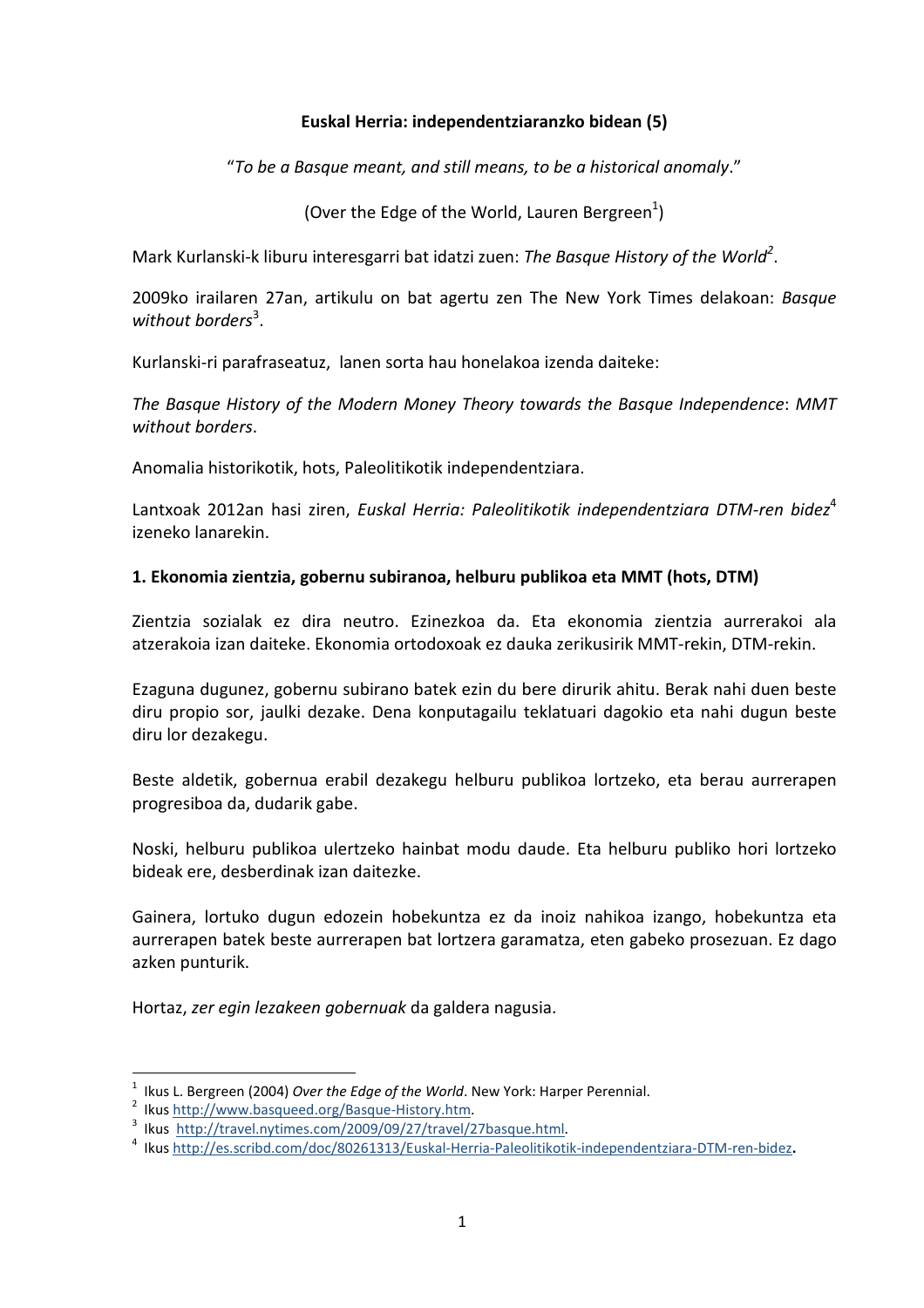Ekonomiaren alde monetarioa oso garrantzitsua da, Marx, Veblen edo eta Keynes-ek erakutsi ziguten moduan. Produkzio monetario modernoa ikertzerakoan diruarekin egiten dugu topo.

R. Wray-k dioenez, DTM berez da aurrerakoia<sup>5</sup>, eta horrela aldarrikatu behar dugu.

l

Are gehiago, Wray-k Marx eta Engels-en testu 'sakratu' bat proposatzen digu, kapitalismoaren bilakaera ulertu ahal izateko, *Manifestu Komunista*ren zati bat<sup>6</sup>.

*Modern industry has established the world market, for which the discovery of America paved the way. This market has given an immense development to commerce, to navigation, to communication by land. This development has, in its turn, reacted on the extension of industry; and in proportion as industry, commerce, navigation, railways extended, in the same proportion the bourgeoisie developed, increased its capital, and pushed into the background every class handed down from the Middle Ages.* 

*…The executive of the modern state is but a committee for managing the common affairs of the whole bourgeoisie.* 

*The bourgeoisie, historically, has played a most revolutionary part. The bourgeoisie, wherever it has got the*  upper hand, has put an end to all feudal, patriarchal, idyllic relations. It has pitilessly torn asunder the motley *feudal ties that bound man to his "natural superiors", and has left remaining no other nexus between man and man than naked self-interest, than callous "cash payment". It has drowned the most heavenly ecstasies of religious fervor, of chivalrous enthusiasm, of philistine sentimentalism, in the icy water of egotistical calculation. It has resolved personal worth into exchange value, and in place of the numberless indefeasible chartered freedoms, has set up that single, unconscionable freedom — Free Trade. In one word, for exploitation, veiled by religious and political illusions, it has substituted naked, shameless, direct, brutal exploitation.* 

*…The bourgeoisie has disclosed how it came to pass that the brutal display of vigor in the Middle Ages, which reactionaries so much admire, found its fitting complement in the most slothful indolence. It has been the first to show what man's activity can bring about. It has accomplished wonders far surpassing Egyptian pyramids, Roman aqueducts, and Gothic cathedrals; it has conducted expeditions that put in the shade all former Exoduses of nations and crusades.* 

<sup>5</sup> Ikus http://neweconomicperspectives.org/2012/03/mmt-for-austrians-part-4-is-description-without-theoryideology-or-policy-desirable-is-it-even-possible.html**.** 

<sup>6</sup> Hona testua: *Meantime the markets kept ever growing, the demand ever rising. Even manufacturer no longer sufficed. Thereupon, steam and machinery revolutionized industrial production. The place of manufacture was taken by the giant, Modern Industry; the place of the industrial middle class by industrial millionaires, the leaders of the whole industrial armies, the modern bourgeois.* 

*The bourgeoisie cannot exist without constantly revolutionizing the instruments of production, and thereby the relations of production, and with them the whole relations of society. Conservation of the old modes of production in unaltered form was, on the contrary, the first condition of existence for all earlier industrial classes. Constant revolutionizing of production, uninterrupted disturbance of all social conditions, everlasting uncertainty and agitation distinguish the bourgeois epoch from all earlier ones. All fixed, fast-frozen relations,*  with their train of ancient and venerable prejudices and opinions, are swept away, all new-formed ones become *antiquated before they can ossify. All that is solid melts into air, all that is holy is profaned, and man is at last compelled to face with sober senses his real conditions of life, and his relations with his kind.* 

*The need of a constantly expanding market for its products chases the bourgeoisie over the entire surface of the globe. It must nestle everywhere, settle everywhere, establish connexions everywhere.* 

*<sup>…</sup>The bourgeoisie has subjected the country to the rule of the towns. It has created enormous cities, has greatly increased the urban population as compared with the rural, and has thus rescued a considerable part of the population from the idiocy of rural life. Just as it has made the country dependent on the towns, so it has made*  barbarian and semi-barbarian countries dependent on the civilized ones, nations of peasants on nations of *bourgeois, the East on the West.* 

*The bourgeoisie keeps more and more doing away with the scattered state of the population, of the means of production, and of property. It has agglomerated population, centralized the means of production, and has concentrated property in a few hands. The necessary consequence of this was political centralization. Independent, or but loosely connected provinces, with separate interests, laws, governments, and systems of*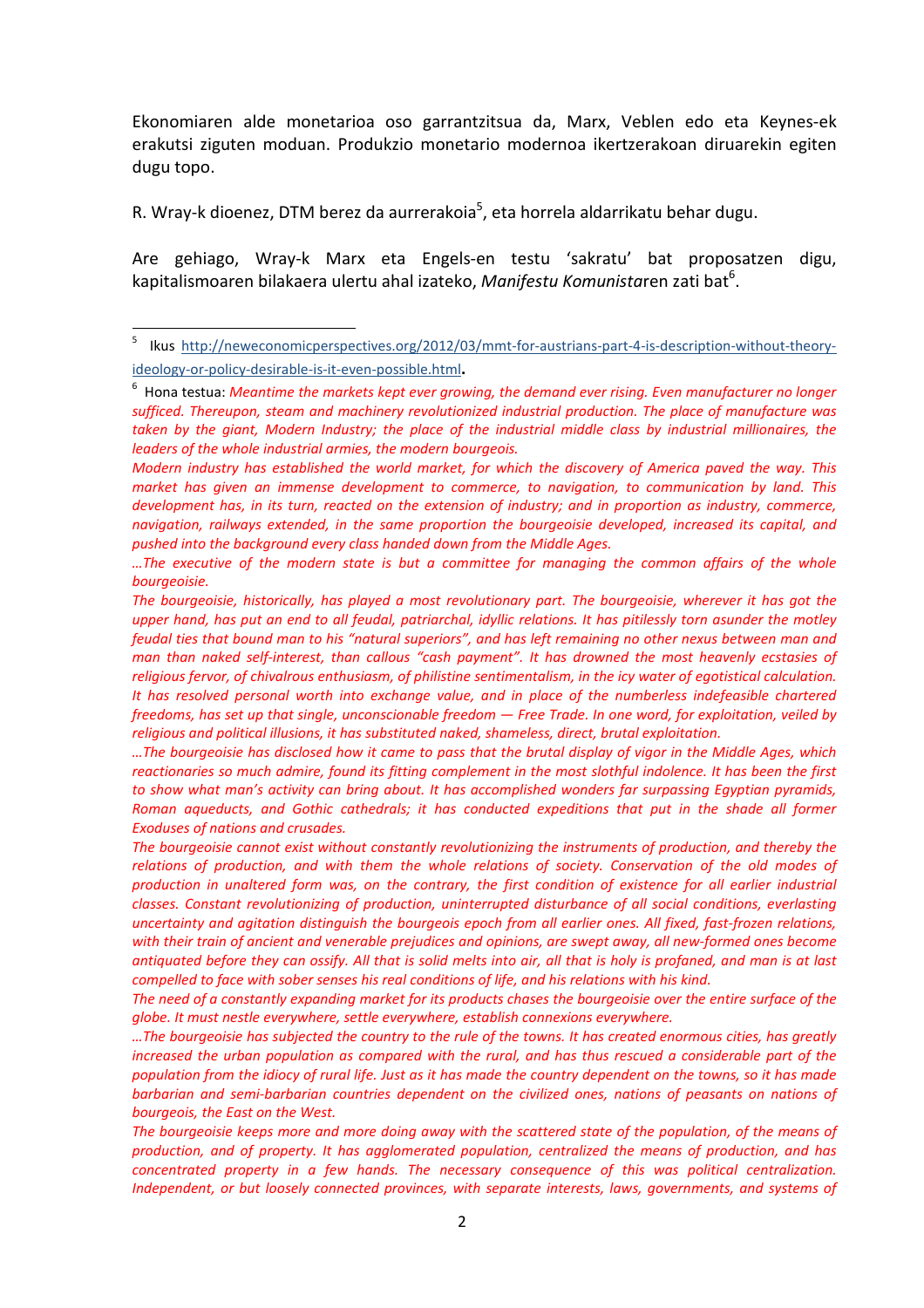Testu hori orain dela 160 urte idatzi zuten. Oda marxiar honetan enpresariaren ahalmena azaltzen da garbi.

DTM ez da marxista<sup>7</sup>, baina Marx-ek eta Engels-ek zioten modura, onartzen du kapitalismoaren potentzialtasuna: kapitalismoa "*has created more massive and more colossal productive forces than have all preceding generations together."* 

Keynes-ek ohartu zuen moduan, kapitalismo modernoak eskari agregatuaren gabezia, desberdintasun gehiegi eta langabezia jasaten ditu. Hori dela eta, politika oso beharrezkoa da, hornikuntzaren aldeko neurriak lortzeko, 'merkatu libre' eta 'ikustezinezko esku' mitoetatik kanpo.

Izan ere, UEU-ko blog honetan (http://www.unibertsitatea.net/blogak/heterodoxia) ikus daitekeen moduan, gobernu diru laguntzarik gabe, ekonomia kapitalista zor-deflazio prozesu batean sar daiteke, zeinak ez baitu soilik ekonomia suntsitzen baizik eta politika faxista arriskutsuak askatu. Alta, horrelako diru laguntzen bidez, ekonomia burbuila handiagoetara bultzatzen da, helburu publikoa erabat baztertuz.

Baina, beste era batera jokatuz, gobernuaren gidatzearekin helburu publikoa askoz hobeto lor daiteke, etengabeko eta amaigabeko prozesu batean. Horixe erakutsi digute DTM-koek.

#### **2. Nahita sortu zuten krisia**

.<br>-

Dakigunez, krisi finantzarioa nahita sortu zuten, apropos<sup>8</sup>.

Zergatik ez zuten inor espetxeratu azken krisian?

Hartu lasai eta irakur patxadaz ondoko lana<sup>9</sup>.

#### **3. Eurolandiako zor guztiarekin bukatzeko metodorik zuzenena**

Hona hemen Warren Mosler-en proposamen berria $^{10}$ :

*taxation, became lumped together into one nation, with one government, one code of laws, one national classinterest, one frontier, and one customs-tariff.* 

*The bourgeoisie, during its rule of scarce one hundred years, has created more massive and more colossal productive forces than have all preceding generations together. Subjection of Nature's forces to man, machinery, application of chemistry to industry and agriculture, steam-navigation, railways, electric telegraphs, clearing of whole continents for cultivation, canalization of rivers, whole populations conjured out of the ground — what earlier century had even a presentiment that such productive forces slumbered in the lap of social labor?* 

*We see then: the means of production and of exchange, on whose foundation the bourgeoisie built itself up,*  were generated in feudal society. At a certain stage in the development of these means of production and of *exchange, the conditions under which feudal society produced and exchanged, the feudal organization of agriculture and manufacturing industry, in one word, the feudal relations of property became no longer compatible with the already developed productive forces; they became so many fetters. They had to be burst asunder; they were burst asunder.* 

<sup>7</sup> Marx-ek berak ere honelaxe esan zuen: *Ni ez naiz marxista*.

<sup>&</sup>lt;sup>8</sup> Ikus http://es.scribd.com/doc/94265550/Krisia-induzitua-izan-da-Bai-esan-elkarterako-Santurtzi.

<sup>&</sup>lt;sup>9</sup> Ikus http://www.neweconomicperspectives.org/2011/09/william-black-why-nobody-went-to-jail.html.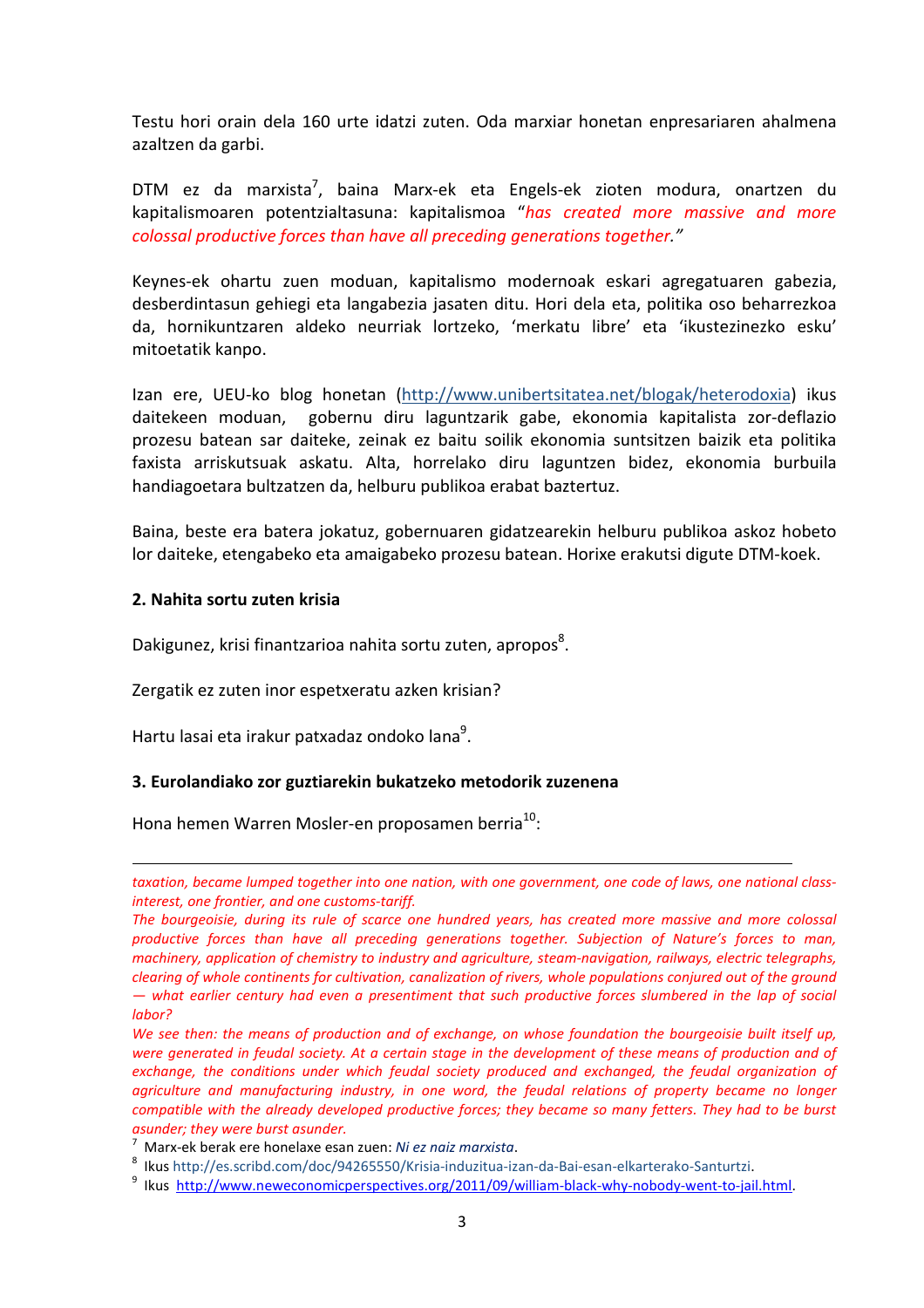Europar Batasuneko estatu kide guztiak eurotan zergapetzen geldituko badira eta beren moneta propioetan zergapetzen hasiko, euroaren balioa zero izango da. Eta eurotan izendaturiko estatu desberdinetako gobernu-zor guztiak baliogabetuko dira, baita eurotan izendaturiko beste zor guztiak ere, beraz zorra desagertuko da.

Errazegia? Bai, baina egiazkoa.

Dakienak badaki, ez dakienak baleki.

## **4. Eurolandiako zor guztiarekin bukatu eta geroko egoera**

Goazen urratsez urrats.

#### **4. 1. Monetaren ABCa**

Monetaren, alegia diruaren estatu-teoria:

- 1) Moneta edo dirua ez da gauza material bat, aktibo-pasibo bat baizik $^{11}$ .
- 2) Moneta bati estatuak ematen dio balioa, zergapetzearen bidez. Estatuak aukeratzen du zein monetatan ordaindu behar diren zergak. Hots, beraren moneta propioan.
- 3) Estatu subirano batek bere moneta propioa jaukitzen du. Berak nahi eta behar duen beste moneta jaulkitzen du (inflazio arazorik gabe, gaur egungo baldintzetan).
- 4) Estatu horrek bera moneta debaluatu ahal du, kasu, esportazioak areagotzeko.
- 5) Estatu horrek politika fiskal apropos bat martxan jar dezake.
- 6) Moneta hori, beste monetekin batera, flotatu egiten da.
- 7) Kontuz moneta 'lokalekin'. Galdera hauxe da: zeinek ematen dio balioa moneta lokal horri?

#### **4. 2. Mosler-en proposamena**

.<br>-

Zer gertatzen da Mosler-en proposamenarekin<sup>12</sup>?

<sup>10</sup> Ikus http://moslereconomics.com/2012/04/19/euro-denominated-debt-consideration/.

Aspaldian aritu gara horretaz. Berriki oso ongi esplikatu du, berriz ere, Randall Wray-k ABC hori: http://www.economonitor.com/lrwray/2012/04/19/does-chairman-bernanke-know-squat-about-money/:

"I think the biggest policy failures in Washington over the past three or four decades are caused by confusion over the nature of money, and more specifically, the nature of a sovereign currency. So many of our policy makers simply do not understand that a sovereign issuer of the currency is not like a household user of the currency. For a sovereign issuer, there is never a solvency constraint. And a sovereign issuer spends by issuing its currency—not by borrowing it.

The whole Euroland mess could have been avoided if this had been understood—since countries would not have abandoned their sovereign currencies, or would have insisted on a different structure of the Euro makeup."

"A sovereign government does not really borrow its own currency, nor does it really even spend its tax revenue (receipts of its own currency). The best way to think about sovereign spending is "keystrokes": the sovereign government "keystrokes" its own IOUs into existence as it spends."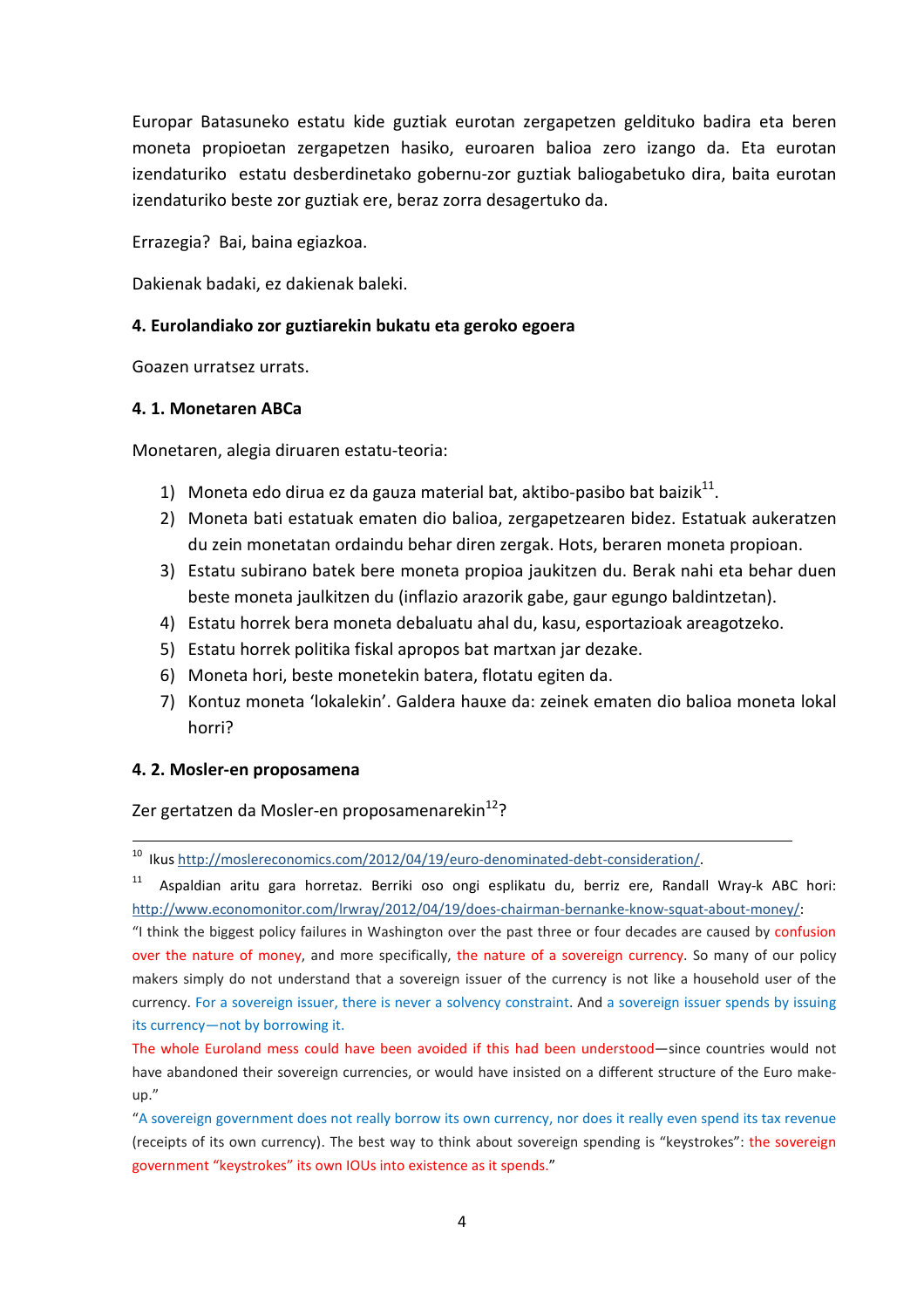Eszenario berria honelakoa izanen da:

- a) Alemaniako euroak marko berri bilakatuko dira, Frantziako euroak libera, Espainiako euroak pezeta, eta abar. Jakina denez, monetaren estatu-teoriaren arabera, estatuak, hots, zergapetzeak ematen dio balioa monetari. Eszenario berrian zergapetzea pezetatan gauzatzeak pezeta berriari ematen dion balioa. Gauza bera Frantzian liberarekin (eta, noski, beste estatu guztietan moneta desberdinekin).
- b) Estatu soil batean euroak iraun izateak esan nahi du estatu horretan eurotan zergapetzen dela, hortaz, euroaren balioa ez dela zero. (Nahiko izango litzateke Europar Batasuneko estatu kide soil batean euroak irautea, euroaren balioa zero ez izateko.)
- c) Baldin eta estatu guztietan (gure kasuan, Espainiar eta Frantziar estatuetan ere), moneta propioak erabiltzen badira zergapetzeko, orduan eta soilik orduan, eurotan izendaturiko zor guztiak zero izango lirateke, zeren euroak ez baitu balio zergapetzeko, hots, euroaren balioa zero dela.

Oharrak:

- 1) EBko estatu guztiak ez dira moneta jaulkitzaileak moneta erabiltzaileak baizik. Moneta jaulkitzaile bakarra EBZ da.
- 2) Baldin eta EBko estatu kide guztietan ez bada euroa onartzen zergatzeko, orduan estatu guztietan euroaren balioa zero da, baita EKZ-ko 'euroak' ere. Zertarako jaulki balio zero daukan moneta?

# **4. 3. Abantailak**

-

- a) Estatu bakoitza (Espainia, Frantzia, balediko Euskal Errepublika independentea ere), subiranoa da, bere moneta (pezeta, libera, euskoa) jaulkitzen du eta bere moneta erabiltzen du. Beraz, bere subiranotasun monetarioa berreskuratzen du. (EH lehen aldiz bere historian subiranoa izango litzateke. Hortaz, ahantz euskal estatuari buruzko istorio aspergarri guztiak.) Orain EBn ez dago horrelako subiranotasunik.
- b) Estatu desberdinen arteko transakzioak eta merkataritza osoa nazio monetario subiranoen artean gauzatzen dira, kasu, Islandian eta Suedian gaur egun gertatzen diren atzerritar transakzioen antzera. (Apropos aipatu ditut bi nazio monetario subirano horiek!)
- c) Estatu bakoitzean politika fiskal apropos bat eta inolako atzerritar eraginik gabekoa martxan jar daiteke.

<sup>&</sup>lt;sup>12</sup> Ikus http://moslereconomics.com/2012/04/19/euro-denominated-debt-consideration/.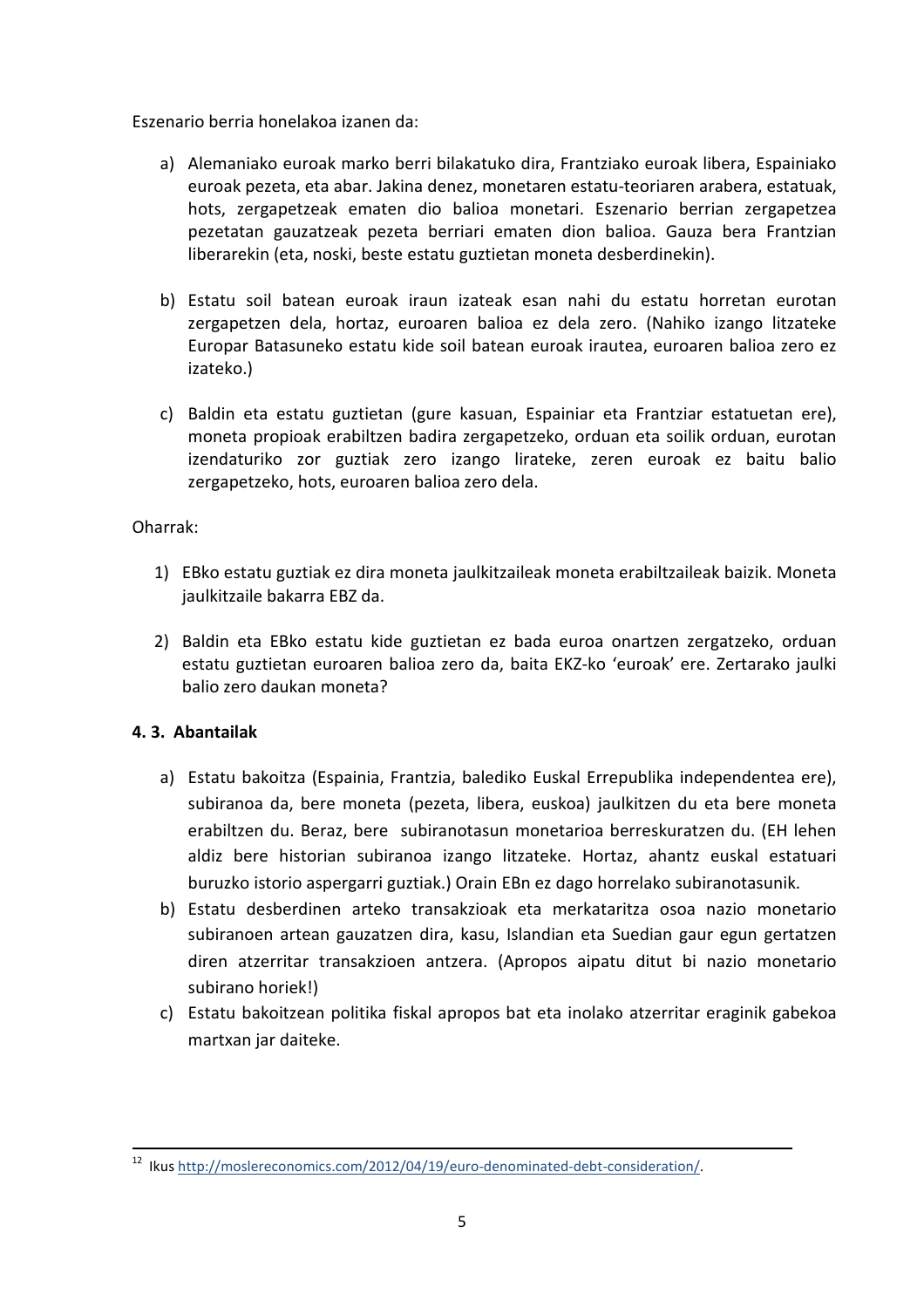d) (Hurrengo batean ukituko dut baina) lan bermeko<sup>13</sup> programa bat martxan jar daiteke, estatuaren langabeziari aurre egiteko eta inolako inflaziorik gabe.

Oharra: Beste aldetik, estatua subiranoa izateak ez du bermatzen monetaren funtzionamendua ongi ezagutzea. Etsenpluak nonahi: AEBak, Kanada, Britainia Handia, Australia,… Islandia, Suedia. Estatu guzti horiek subiranoak dira baina MMT-tik (DTMtik) oso urrun daude, alegia, monetaren funtzionamendua ulertzetik urrun.

# **4. 4. Oztopoak**

Bat eta bakarra: gai ote dira EBko estatuak eurotik alde egiteko, denak eta batera, gaurko EBtik alde egiteko, euroa uzteko eta lehengo monetetara itzultzeko?

Zaila, oso zaila. Interes gehiegi daude hori ez gertatzeko, ez aipatzeko politikarien eta ekonomialarien ezjakintasun itzela.

Eta Alemania? Gai izango dira alemaniarrak daukaten aparteko abantaila alboratzeko?

## **4. 5. Duda**

- **i)** Duda**:** banku zentral batek, berak jaulkitzen duen moneta batean, mailegu bat luzatu dio pertsona bati. Pertsona horrek berrordaindu behar du mailegua. Horrek monetarako eskaria sortzen du, nahiz eta zergak, moneta horretan, ez izan inoiz ez gehiago ordainduak izan.
- **ii)** Erantzuna: ez, ez dago inolako eskaririk. Moneta baterako zerga biltzea bukatzen denean, moneta horren balioa zero da, nahiz eta ordaindu gabeko zorra egon.

#### **5. Estatistika ez da zientzia ekonomikoa**

Ez. Ezta pentsatu ere ez. Gauza bat da datuak biltzea eta nolabait, kasu era estatistiko batez, datu horiek aurkeztea, eta beste bat, oso bestelakoa, datu horien zergatiak adieraztea.

Kontua da, edo izan beharko litzateke, datuak esplikatzea. Zer dela eta gertatu dira? Nondik eta nola iritsi da gaur egungo egoera horretara? Eta horrekin batera, egungo egoeran zertxobait gaizki baldin badago, zer egin daiteke etorkizunean egoera hobetzeko?

#### **6. Eztabaidari beldur?**

l

Non dago eztabaida EHko independentziaz arlo ekonomikoan eta finantzarioan? Horretaz nik EH osoan ez dut inon ezer ikusten. Ene ustez jendeak, oraindik ere, eztabaidari beldur dio… beldur diogu, hobeto esanda.

<sup>13</sup> *Lan berme*ko programari buruz, ikus, sarrera gisa**:** http://neweconomicperspectives.org/2012/03/mmpblog-42-introduction-the-the-job-guarantee-or-employer-of-last-resort.html**.** http://neweconomicperspectives.org/modern-monetary-theory-job-guarantee.